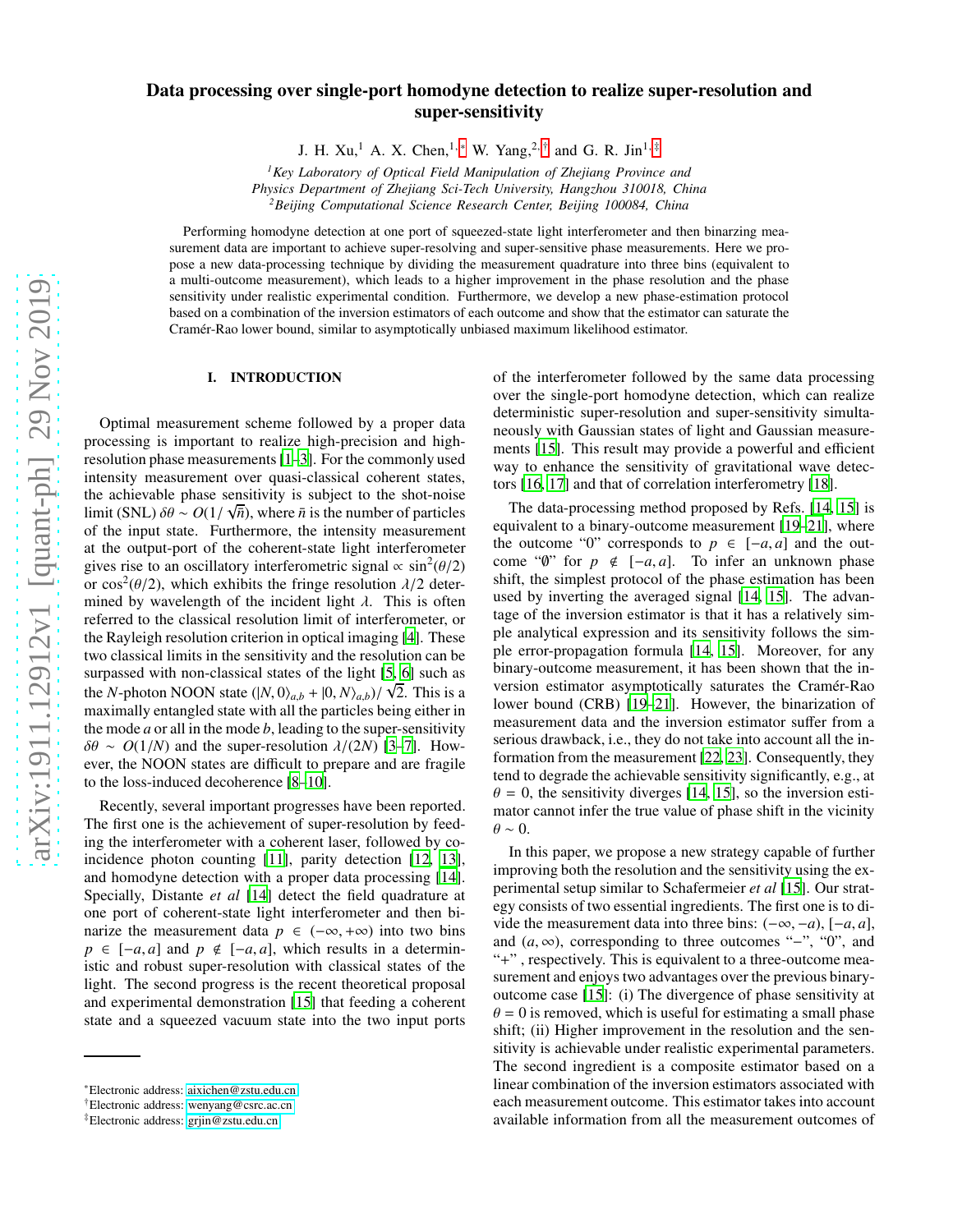a general multi-outcome measurement, so it is capable of saturating the CRB asymptotically. Therefore, this composite estimator enjoys the good merits of the inversion estimator (i.e., the simplicity) and the well-known maximum-likelihood estimator (i.e., unbiasedness and asymptotic optimality in the sensitivity). In addition to the squeezed-state light inteferometry, our estimation protocol may also be applicable to other kinds of multi-outcome measurements.

# II. SINGLE-PORT HOMODYNE DETECTION WITHOUT DATA-PROCESSING

As depicted by Fig. [1\(](#page-1-0)a), we consider the homodyne detection at one port of the interferometer that fed by a coherent state  $|\alpha_0\rangle$  and a squeezed vacuum  $|\xi_0\rangle$  (i.e., the so-called squeezed-state interferometer) [\[24,](#page-6-14) [25](#page-6-15)]. To enlarge available information about the phase shift  $\theta$ , the field amplitudes are chosen as  $\alpha_0 \in \mathbb{R}$  and  $\xi_0 = -r \in \mathbb{R}$  (i.e.,  $\arg \alpha_0 = 0$  and  $\arg \xi_0 = \pi$ ); See Refs. [\[26](#page-6-16)[–28\]](#page-6-17) and also the Appendix. The total number of photons injected from the two input ports is given by  $\bar{n} = \alpha_0^2 + \sinh^2 r$ . Furthermore, the Wigner function of the input state is given by [\[29](#page-6-18)]

$$
W_{\rm in}(\alpha,\beta) = W_{|\alpha_0\rangle}(\alpha)W_{|\xi_0\rangle}(\beta)
$$
  
= 
$$
\frac{2}{\pi}e^{-2[(x_a-\alpha_0)^2 + p_a^2]} \cdot \frac{2\sqrt{\tilde{\mu}\tilde{\nu}}}{\pi}e^{-2(\tilde{\mu}x_b^2 + \tilde{\nu}p_b^2)},
$$
 (1)

where  $\alpha = x_a + ip_a$ ,  $\beta = x_b + ip_b$ , and

$$
\tilde{\mu} = \varrho^2 e^{-2r}, \qquad \tilde{\nu} = e^{2r}, \tag{2}
$$

with  $\rho$  (≤ 1) and  $e^{-r}$  describing the purity and the squeeze parameter of  $|\xi_0\rangle$ . The Wigner function of the output state takes the same form with the input state  $W_{out}(\alpha, \beta; \theta)$  =  $W_{\text{in}}(\tilde{\alpha}_{\theta}, \tilde{\beta}_{\theta})$  [\[30](#page-6-19)[–32\]](#page-6-20), where the variables  $(\alpha, \beta)$  have been replaced by  $(\tilde{\alpha}_{\theta}, \tilde{\beta}_{\theta})$ ; see the Appendix. Integrating the Wigner function over  $\{x_a, x_b, p_b\}$ , we obtain the conditional probability for detecting a measurement quadrature  $p \in (-\infty, \infty)$ ,

<span id="page-1-1"></span>
$$
P(p|\theta) = \sqrt{\frac{2}{\pi \eta_{\theta}}} \exp\left[-\frac{2}{\eta_{\theta}}\left(p + \frac{\alpha_0}{2}\sin\theta\right)^2\right],\tag{3}
$$

where, for brevity, we omit the subscript "*a*" in the quadrature *pa*, and introduce

<span id="page-1-2"></span>
$$
\eta_{\theta} = \frac{\tilde{\mu} + \tilde{\nu} + 2\tilde{\mu}\tilde{\nu} - 2\tilde{\mu}(\tilde{\nu} - 1)\cos\theta + (\tilde{\mu} - \tilde{\nu})\cos^2\theta}{4\tilde{\mu}\tilde{\nu}}.\tag{4}
$$

Note that Eq. [\(3\)](#page-1-1) holds for the homodyne detection at one port of the interferometer fed by the input  $|\alpha_0\rangle \otimes |\xi\rangle$ . Here  $|\xi\rangle$  could be arbitrary gaussian state of light, with  $\tilde{\mu}$  and  $\tilde{\nu}$  to be determined by  $|\xi\rangle$ . As the simplest case, the coherent-state input  $|\alpha_0\rangle \otimes |0\rangle$  corresponds to  $\tilde{\mu} = \tilde{\nu} = \rho = 1$  and hence  $\eta_{\theta} = 1$ , in agreement with our previous result [\[19\]](#page-6-10).

In Fig. [1\(](#page-1-0)b), we show density plot of  $P(p|\theta)$  against the phase shift  $\theta$  and the measurement quadrature  $p$ , where the red dashed line is given by  $p = -\alpha_0 \sin(\theta)/2$ . This equation takes the same form with that of the signal

$$
\langle \hat{p}(\theta) \rangle = \int_{-\infty}^{\infty} P(p|\theta) p dp = -\frac{\alpha_0}{2} \sin \theta,\tag{5}
$$

which shows the full width at half maximum (FWHM)  $=$  $2\pi/3$ , and hence the Rayleigh limit in fringe resolution [\[14,](#page-6-5) [15\]](#page-6-6).



<span id="page-1-0"></span>FIG. 1: (a) Homodyne detection (i.e., measuring the quadrature operator  $\hat{p}$ ) at one port of the interferometer that fed by a coherent state  $|\alpha_0\rangle$  and a squeezed vacuum  $|\xi_0\rangle$ . (b) Density plot of the probability  $P(p|\theta)$  against the phase shift  $\theta$  and the measurement quadrature *p*, given by Eq. [\(3\)](#page-1-1). (c) Occurrence probabilities  $P_-(\theta)$ ,  $P_0(\theta)$ , and *P*<sub>+</sub>( $\theta$ ) for detecting *p* ∈ (−∞,−*a*), [−*a*, *a*], and (*a*, ∞). This dataprocessing method is equivalent to a multi-outcome measurement. (d) The CRB of the phase sensitivity for the multi-outcome measurement  $\delta\theta_{\rm mul}$  (red solid line), better than that of a binary-outcome measurement  $\delta\theta_{\text{bin}}$  (blue dashed line), where the measured data is divided into only two bins [\[15](#page-6-6)]:  $p \in [-a, a]$  and  $p \notin [-a, a]$ . Vertical lines in (c) and (d): the FWHM of the scaled  $P_0(\theta)$  and the best sensitivity of the binary-outcome measurement  $\delta\theta_{\text{bin,min}} = \delta\theta_{\text{bin}}(\theta_{\text{min}})$ . The shaded area in (d): the region for the sensitivity better than the SNL  $1/\sqrt{\overline{n}}$ , where  $\bar{n} = 200$  (with  $\alpha_0^2 = 199.3$ ) and the bin size  $a = 0.1$ .

According to Refs. [\[33](#page-6-21)[–36\]](#page-6-22), the ultimate phase estimation precision is determined by the CFI:

$$
\mathcal{F}(\theta) = \int_{-\infty}^{\infty} \frac{[P'(p|\theta)]^2}{P(p|\theta)} dp
$$
  
= 
$$
\frac{(\alpha_0 \cos \theta)^2}{\eta_{\theta}} + \frac{[\tilde{\mu} - \tilde{\mu}\tilde{\nu} + (\tilde{\mu} - \tilde{\nu}) \cos \theta]^2 \sin^2 \theta}{8(\tilde{\mu}\tilde{\nu}\eta_{\theta})^2},
$$
(6)

where  $P' \equiv \partial P / \partial \theta$ . When the coherent-state component dominates over the squeezed vacuum, maximum of the CFI occurs at  $\theta = 0$ , i.e.,  $\mathcal{F}(0) = \alpha_0^2/\eta_0 = \tilde{\nu}\alpha_0^2 \approx e^{2r}\bar{n}$ , which yields a subshot-noise sensitivity:

<span id="page-1-3"></span>
$$
\delta\theta_{\text{CRB,min}} = \frac{1}{\sqrt{\mathcal{F}(0)}} \simeq \frac{e^{-r}}{\sqrt{\bar{n}}}. \tag{7}
$$

This is the best sensitivity attained from the single-port homodyne detection in the limit  $\alpha_0^2 \gg \sinh^2 r$ , coincident with the intensity-difference measurement [\[24,](#page-6-14) [25\]](#page-6-15).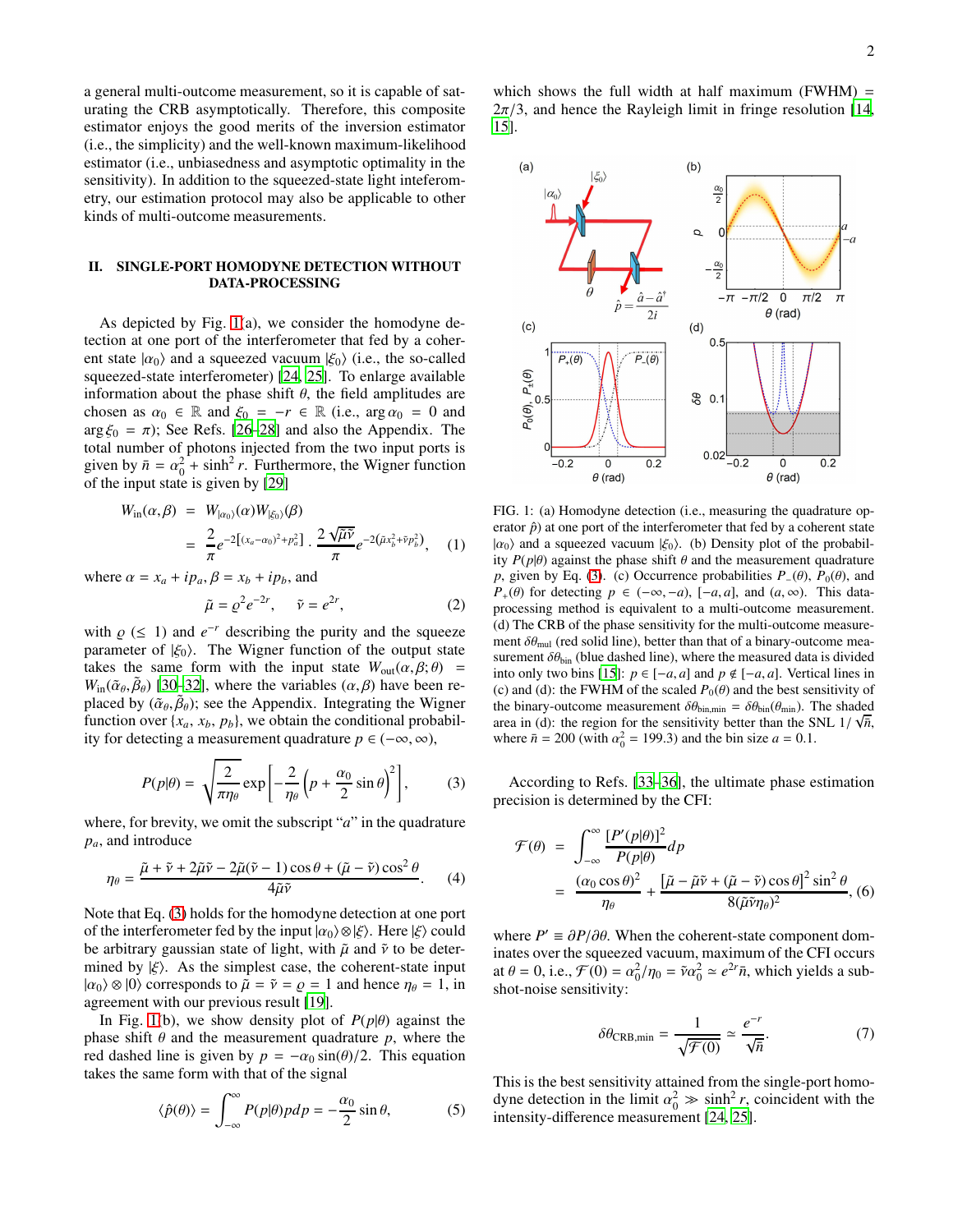## III. BINARY-OUTCOME HOMODYNE DETECTION

To improve the resolution, one can separate the measured data into two bins [\[14\]](#page-6-5):  $p \in [-a, a]$  as an outcome, denoted by "0", and  $p \notin [-a, a]$  as an another outcome " $\emptyset$ ", with the bin size 2*a*. Using Eq. [\(3\)](#page-1-1), it is easy to obtain the conditional probabilities of the outcomes,

$$
P_0(\theta) = \int_{-a}^{+a} dp P(p|\theta) = \frac{1}{2} \text{Erf} [g_{-}(\theta), g_{+}(\theta)], \quad (8)
$$

and hence  $P_{\theta}(\theta) = 1 - P_0(\theta)$ . Here, Erf[*x*, *y*] = erf(*y*) – erf(*x*) denotes a generalized error function, and

<span id="page-2-1"></span>
$$
g_{\pm}(\theta) = \sqrt{\frac{2}{\eta_{\theta}}} \left( \frac{\alpha_0}{2} \sin \theta \pm a \right), \tag{9}
$$

with  $\eta_\theta$  being defined in Eq. [\(4\)](#page-1-2). The above data-processing method is equivalent to a binary-outcome measurement [\[32](#page-6-20)], with the observable  $\hat{\Pi} = \mu_0 \hat{\Pi}_0 + \mu_0 \hat{\Pi}_0$ , where  $\hat{\Pi}_0 =$  $\int_{-a}^{+a} |p\rangle\langle p|dp$  and  $\hat{\Pi}_0 = \hat{1} - \hat{\Pi}_0$ . Obviously, the output signal is J<sub>-a</sub> P<sup>/V</sup><br>given by

$$
\langle \hat{\Pi}(\theta) \rangle = \mu_0 P_0(\theta) + \mu_0 P_0(\theta), \tag{10}
$$

where we have used the relation  $\langle \hat{\Pi}_k(\theta) \rangle = P_k(\theta)$  for  $k = 0$ and ∅. Following Schafermeier *et al* [\[15\]](#page-6-6), in Fig. [1\(](#page-1-0)c), we choose the eigenvalues  $\mu_0 = 0$  and  $\mu_0 = 1/\text{erf}(\sqrt{2}ae^r)$  to show the signal as a function of  $\theta$  (see the red solid line), which shows  $\langle \hat{\Pi}(0) \rangle = 1$ . This treatment is useful to determine the FWHM of the signal and hence the resolution, as depicted by the vertical lines of Fig. [1\(](#page-1-0)c).

In Fig.  $2(a)$ , we show numerical results of the FWHM as functions of the bin size *a* and the squeezing parameter  $e^{-r}$ . Similar to Ref. [\[15\]](#page-6-6), one can note that the improvement of the FWHM compared to the Rayleigh criterion  $2\pi/3$  (i.e., the ratio  $\frac{2\pi/3}{FWHM}$ ) increases as  $a \to 0$  and  $r \to \infty$ . For a given and finite number of photons  $\bar{n}$ , this means that a better resolution beyond the Rayleigh criterion (i.e., the super-resolution) can be obtained when  $a, \alpha_0 \rightarrow 0$ .

Independent on  $\mu_0$  and  $\mu_\emptyset$ , the phase sensitivity of the binary-outcome measurement is given by

$$
\delta\theta_{\text{bin}} = \frac{\Delta\hat{\Pi}}{|\partial\langle\hat{\Pi}(\theta)\rangle/\partial\theta|} = \frac{\sqrt{P_0(\theta)P_\theta(\theta)}}{|P'_0(\theta)|},\tag{11}
$$

where  $\Delta \hat{\Pi} = \sqrt{\langle \hat{\Pi}^2 \rangle - \langle \hat{\Pi} \rangle^2}$  and  $P'_0 = \frac{\partial P_0}{\partial \theta}$ . On the other hand, the CFI of this binary-outcome measurement is given by [\[19\]](#page-6-10)

$$
\mathcal{F}_{\text{bin}}(\theta) = \sum_{k=0,\theta} \frac{\left[P'_k(\theta)\right]^2}{P_k(\theta)} = \frac{1}{(\delta \theta_{\text{bin}})^2},\tag{12}
$$

where, in the last step, we have used the normalization relation  $P_0(\theta) + P_{\theta}(\theta) = 1$ . The above results indicate that the phase uncertainty predicted by the error-propagation  $\delta\theta_{\text{bin}}$ always saturates the CRB  $1/\sqrt{\mathcal{F}_{bin}(\theta)}$ , which holds for any

binary-outcome measurement [\[19](#page-6-10)[–21](#page-6-11)]. As illustrated by the blue dashed line of Fig. [1\(](#page-1-0)d), one can see that the sensitivity reaches its maximum at the optimal working point  $\theta_{\text{min}}$  (the vertical lines) and the best sensitivity  $\delta\theta_{\text{bin,min}} \equiv \delta\theta_{\text{bin}}(\theta_{\text{min}})$ can beat the SNL  $(= 1/\sqrt{\bar{n}})$ .

Similar to Ref. [\[15\]](#page-6-6), in Fig. [2\(](#page-2-0)b), we show the improvement in the sensitivity  $\delta\theta_{\text{bin,min}}$ /SNL as functions of the bin size *a* and the squeezing parameter  $e^{-r}$ . For a given  $\bar{n} = 100$ , the best sensitivity can reach 4dB when  $a = 0.5$  and  $e^{-r} = 0.2$ (i.e.,  $\sinh^2 r/\bar{n} \approx 0.06$ ). From the squares of Fig. [3,](#page-4-0) one can also find that the FWHM scales as  $(2\pi/3)/\sqrt{\hbar}$  and the best sensitivity  $\delta\theta_{\text{bin,min}} \sim 0.75/\bar{n}^{0.54}$ , with the scaling better than the SNL (i.e., the super-sensitivity). Specially, a 22-fold improvement in the phase resolution and a 1.7-fold improvement in the sensitivity can be obtained with  $a = 0.5$ ,  $\alpha_0^2 = 427$ , and  $\sinh^2 r = 0.687$  (i.e.,  $e^{-r} = 0.47$ ) [\[15](#page-6-6)].



<span id="page-2-0"></span>FIG. 2: For the purity of the squeezed vacuum  $\rho = 0.5$  and given number of photons  $\bar{n} = \alpha_0^2 + \sinh^2 r = 100$ , density plot of the improvement factor in the resolution  $\frac{2\pi/3}{FWHM}$  (a) against the bin size *a* and the squeeze parameter  $e^{-r}$ , and that of the best sensitivities (in units of dB), obtained from the binary-outcome measurement  $\delta\theta_{\text{bin,min}}$  (b) and the multi-outcome measurement  $\delta\theta_{\text{mul,min}}$  (c). (d) The scaling of the sensitivity  $\frac{-\log \delta \theta_{\text{mul,min}}}{\log \bar{n}}$  (= 0.5 for the shot-noise limit, and 1 for the Heisenberg limit). The solid lines in (b)-(d): the shot-noise limit.

Normally, the data processing over the measurement quadrature  $p \in (-\infty, \infty)$  can increase the resolution, at the cost of reduced phase sensitivity. In this sense, the ultimate phase sensitivity obtained from the single-port homodyne measurement without any data-processing (i.e.,  $\delta\theta_{\text{CRB,min}}$ ) is the best sensitivity of the binary-outcome measurement in the limit  $a \rightarrow \infty$  [\[15\]](#page-6-6). From Fig. [3,](#page-4-0) one can see  $\delta\theta_{\text{bin,min}} > \delta\theta_{\text{CRB,min}}$ (the thick solid line). More importantly,  $\delta\theta_{\text{bin}}$  diverges at  $\theta = 0$  and therefore *no* phase information can be inferred for a small phase shift  $\theta \sim 0$ . To avoid this problem, we present a new data-processing technique (equivalent to a multi-outcome measurement), based upon the experimental setup similar to Schafermeier *et al* [\[15\]](#page-6-6).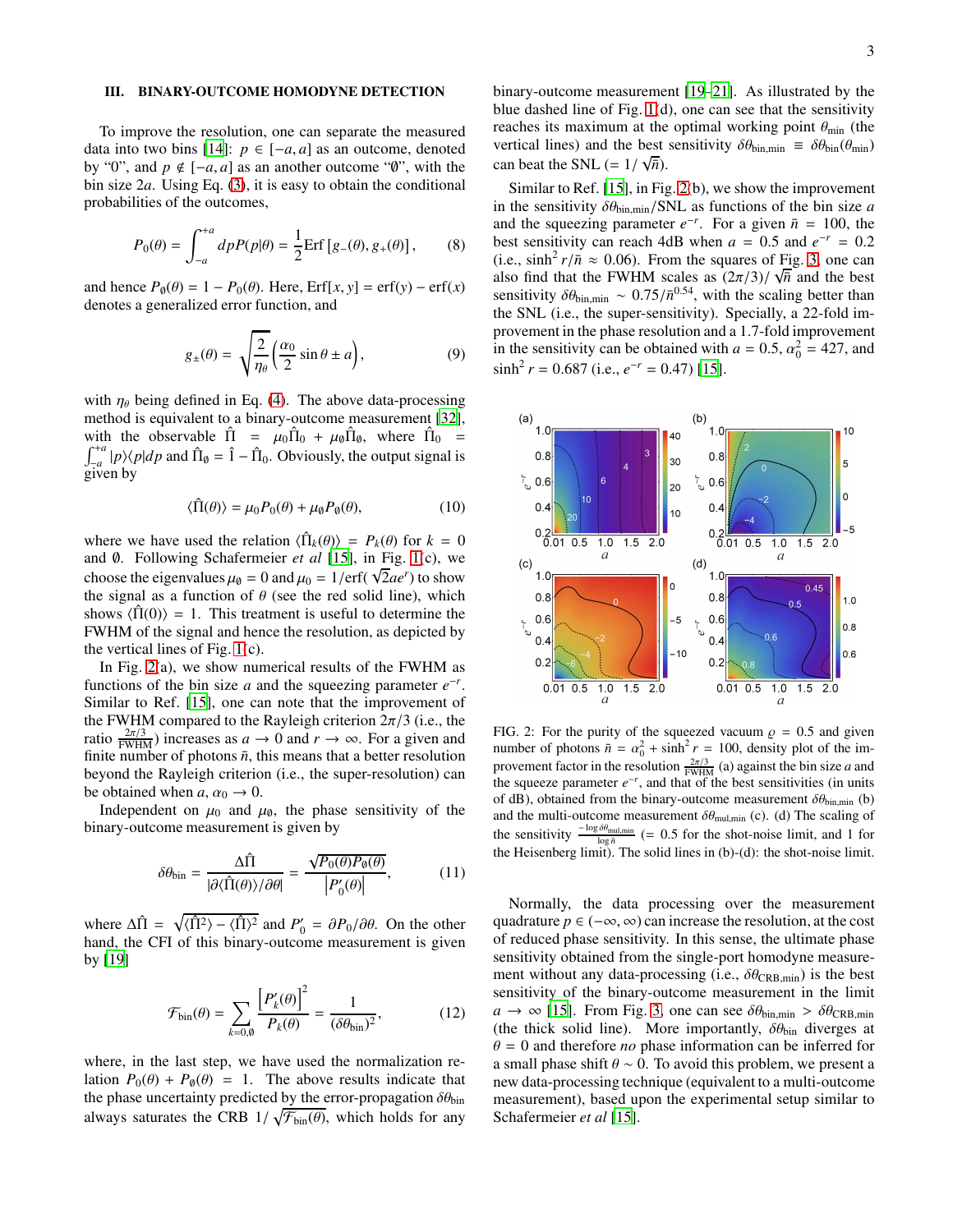### IV. MULTI-OUTCOME HOMODYNE DETECTION

We now consider a new data-processing method by treating the measurement quadrature  $p \in (a, \infty)$  as an outcome, denoted hereinafter by "+", and similarly  $p \in (-\infty, -a)$  as an outcome "−". The conditional probabilities for detecting "±" are given by

$$
P_{+}(\theta) = \int_{a}^{\infty} dp P(p|\theta) = \frac{1 - \text{erf}[g_{+}(\theta)]}{2},
$$
 (13)

$$
P_{-}(\theta) = \int_{-\infty}^{-a} dp P(p|\theta) = \frac{1 + \text{erf}[g_{-}(\theta)]}{2}, \quad (14)
$$

which obey the normalization condition  $P_+(\theta) + P_0(\theta) + P_0(\theta)$  $P_-(\theta) = 1$  and  $g_+(\theta)$  have been defined in Eq. [\(9\)](#page-2-1). This is indeed a multi-outcome measurement with the observable  $\hat{\Pi} =$  $\sum_{k} \mu_{k} \hat{\Pi}_{k}$  [\[32\]](#page-6-20), defined by the projections  $\hat{\Pi}_{+} = \int_{a}^{\infty} |p\rangle\langle p|dp$ ,  $\hat{\Pi}_{-} = \int_{-\infty}^{-a} |p\rangle\langle p|dp$ , and  $\hat{\Pi}_{0}$ . In Fig. [1\(](#page-1-0)c), we show  $P_0$  and  $P_{\pm}$ as functions of  $\theta$ , for  $\bar{n} = 200$ ,  $a = 0.1$ , and the purity  $\rho = 1$ . Hereinafter, we choose a relatively small value of *a* than that of Ref. [\[15](#page-6-6)] to obtain a better resolution and an enhanced sensitivity [see below Figs.  $2(c)$  and  $(d)$ ].

For a general multi-outcome measurement, the averaged signal can be obtained by taking expectation value of  $\hat{\Pi}$  with respect to a phase-encoded state  $\hat{\rho}(\theta)$ , namely

<span id="page-3-1"></span>
$$
\langle \hat{\Pi}(\theta) \rangle = \sum_{k} \mu_k P_k(\theta) \approx \sum_{k} \mu_k \frac{N_k}{N}, \qquad (15)
$$

where  $\mu_k$  and  $P_k(\theta) = \langle \hat{\Pi}_k \rangle = \text{Tr}[\hat{\rho}(\theta) \hat{\Pi}_k]$  denote the eigenvalue and the conditional probability associated with the *k*th outcome. With N independent measurements, one records the occurrence number of each outcome  $N_k$  at given  $\theta \in (-\pi, \pi)$ . As  $N \gg 1$ , the conditional probabilities can be measured by the occurrence frequencies, due to  $P_k(\theta) \approx N_k/N$ . For the multi-outcome homodyne measurement, we numerical simulate  $P_0(\theta)$  and  $P_{\pm}(\theta)$  using *M* replicas of *N* random numbers [\[32](#page-6-20)]. As illustrated by the solid circles of Fig. [4\(](#page-4-1)a) and (b), one can note that statistical average of the occurrence frequencies  $\mathcal{N}_0/\mathcal{N}$  and  $\mathcal{N}_\pm/\mathcal{N}$ , fitted as  $P_0^{\text{(fit)}}$  $p_{\pm}^{\text{(fit)}}(\theta)$  and  $P_{\pm}^{\text{(fit)}}$  $\mathcal{L}^{(III)}_{\pm}(\theta)$ , show good agreement with their analytical results.

Once all phase-dependent  ${P_k(\theta)}$  and hence  $\langle \hat{\Pi}(\theta) \rangle$  are known, one can infer  $\theta$  via the inversion estimator  $\theta_{\text{inv}}$  =  $g^{-1}(\sum_{k} \mu_{k}N_{k}/N)$ , where  $g^{-1}$  denotes the inverse function of  $g(\theta) = \langle \hat{\Pi}(\theta) \rangle$ . This protocol of phase estimation is commonly used in experiments, since its performance simply follows the error-propagation formula. However, the inversion estimator based on the averaged signal does not take into account all of the available information, especially the fluctuations in the measurement observable at the output ports [\[22\]](#page-6-12). To improve the phase information, one can adopt data-processing techniques such as maximal likelihood estimation or Bayesian estimation [\[23\]](#page-6-13), which saturates the CRB [\[33](#page-6-21)[–36\]](#page-6-22):

$$
\Delta \theta_{\text{mul}} = \frac{1}{\sqrt{\mathcal{N} \mathcal{F}_{\text{mul}}(\theta)}},\tag{16}
$$

where  $\mathcal{F}_{\text{mul}}(\theta) = \sum_{k} f_k(\theta)$ , being a sum of the CFI of each

outcome, with

<span id="page-3-0"></span>
$$
f_k(\theta) = \frac{1}{P_k(\theta)} \left[ \frac{\partial P_k(\theta)}{\partial \theta} \right]^2.
$$
 (17)

The phase-dependent  ${P_k(\theta)}$  and hence  ${f_k(\theta)}$  can be obtained in principle, at least, from the interferometric calibration, where the value of  $\theta$  is known and tunable.

In Fig.  $1(d)$ , we show the sensitivity per measurement  $\delta\theta_{\text{mul}} \equiv \sqrt{N} \Delta\theta_{\text{mul}}$  as a function of  $\theta$  (the red line). The best sensitivity occurs at  $\theta = 0$  and hence  $\delta \theta_{\text{mul, min}} \equiv 1/\sqrt{\mathcal{F}_{\text{mul}}(0)}$ . The improvement of  $\delta\theta_{\text{mul, min}}$  compared with the SNL is depicted in Fig. [2\(](#page-2-0)c), which shows larger quantum-enhancement region than that of  $\delta\theta_{\text{bin,min}}$ . In Fig. [2\(](#page-2-0)d), we show the scaling of the best sensitivity  $\frac{-\log \delta \theta_{\text{mul,min}}}{\log \bar{n}}$  against the bin size *a* and the squeezing parameter  $e^{-r}$ , where the solid line implies the SNL. For a given  $\bar{n} \gg 1$ , one can find that the scaling can even reach the Heisenberg limit as  $\alpha_0$ ,  $a \to 0$ .

In Fig. [3,](#page-4-0) we show the scaling of  $\delta\theta_{\text{mul,min}}$  and compare it with  $\delta\theta_{\text{bin,min}}$ , using the parameters  $\sinh^2 r = 0.687$  and  $\rho = 0.58$ . To optimize the performance, we choose the bin size  $a = 0.1$  for the multi-outcome measurement; While for the binary-outcome case, we take  $a = 0.5$  [\[15\]](#page-6-6). One can find that numerical results of  $\delta\theta_{\text{mul, min}}$  (the solid circles) can be well fitted as  $1.1e^{-r}/\sqrt{\overline{n}}$ , better than that of  $\delta\theta_{\text{bin,min}}$  (the squares). This result almost approaches the best sensitivity of the single-port homodyne measurement without any dataprocessing (the thick line). From the inset, one can also note that the signal becomes further narrowing in a comparison with that of Ref. [\[15\]](#page-6-6). For instance, a 38-fold improvement in the resolution and a 1.9-fold improvement in the sensitivity is achievable with the realistic experimental parameters [\[15\]](#page-6-6):  $a = 0.1, \alpha_0^2 = 427$ , and  $\sinh^2 r = 0.687$ .

To saturate the CRB, we adopt two estimation protocols based on the single-port homodyne detection in the squeezedstate interferometer. The first one is maximum-likelihood estimation. It is well known that the MLE is unbiased and can saturate the CRB when  $N \gg 1$  (see e.g. Ref. [\[33\]](#page-6-21)). Numerically, the estimator  $\theta_{\rm mle}$  can be determined by maximizing the likelihood function (i.e., a multinomial distribution):

$$
\mathcal{P}(\theta|\{\mathcal{N}_k\}) = \mathcal{N}! \prod_k \frac{1}{\mathcal{N}_k!} \left[ P_k^{(\text{fit})}(\theta) \right]^{\mathcal{N}_k}, \tag{18}
$$

where  $N_k = N_k(\theta_0)$  denotes the occurrence number of each outcome at a given true value of phase shift  $\theta_0$ , and  $P_k^{\text{(fit)}}$  $\binom{(\text{III})}{k}$ <sup>(θ)</sup> is a fit of the averaged occurrence frequency. To speed up numerical simulations, we directly use the analytical results of  $P_k(\theta)$ . For large enough N, the phase distribution can be well approximated by a Gaussian [\[21\]](#page-6-11):

$$
\mathcal{P}(\theta|\{N_k\}) \propto \exp\left[-\frac{(\theta - \theta_{\rm mle})^2}{2\sigma^2}\right],\tag{19}
$$

where  $\sigma$  is 68.3% confidence interval of the Gaussian around  $\theta_{\rm mle}$ , determined by

$$
\sigma \approx \sqrt{\frac{1}{|\partial^2 \mathcal{P}(\theta|\{N_k\})/\partial \theta^2|}}.\tag{20}
$$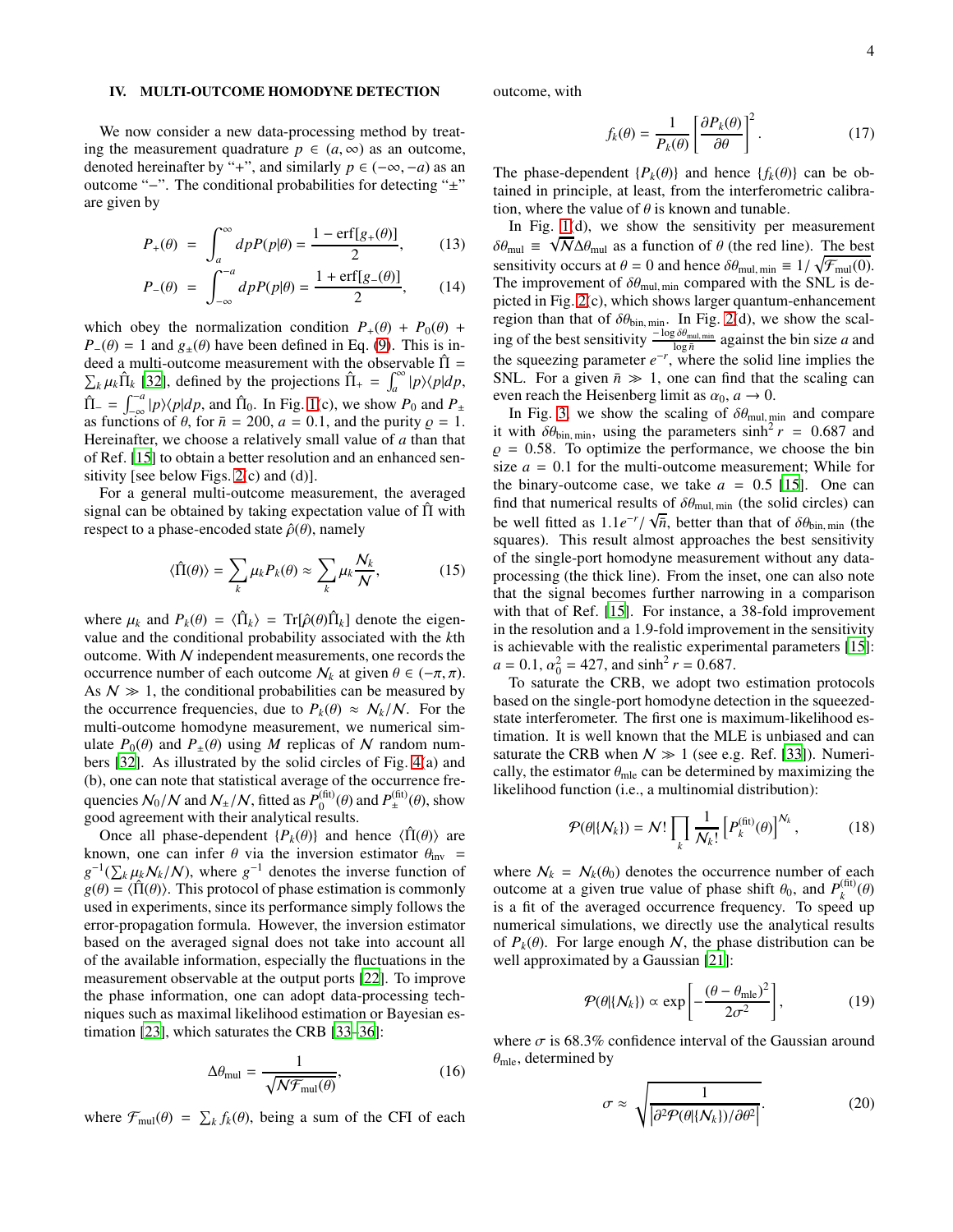

<span id="page-4-0"></span>FIG. 3: For given  $\sinh^2 r = 0.687$  (i.e.,  $e^{-r} = 0.47$ ) and the purity  $\rho = 0.58$ , the best sensitivity as a function of  $\bar{n}$  for the multi-outcome measurement with  $a = 0.1$  (solid circles), and that of the binaryoutcome measurement with  $a = 0.5$  (red squares) and  $a \rightarrow \infty$  (blue thick line, given by Eq. [\(7\)](#page-1-3)). Red thin line: the SNL. Dot-dashed line:  $\delta\theta_{\text{bin,min}} \sim 0.75/\bar{n}^{0.54}$ ; Red dashed line:  $\delta\theta_{\text{mul,min}} \sim 1.1e^{-r}/\sqrt{\bar{n}}$ . Inset: the FWHM of the scaled  $P_0(\theta)$  as a function of  $\bar{n}$  for  $a = 0.5$ (red squares) and 0.1 (solid circles). The dot-dashed line in the inset:  $\frac{(\cos \theta + \cos \theta)}{\sqrt{n}}$ ; The red dashed line:  $1.21/\bar{n}^{0.51}$ .

In Fig. [4\(](#page-4-1)c), we plot the averaged phase uncertainty per measurement  $\sqrt{N}\sigma$  (see the circles) and its standard derivation (the bars) for each given  $\theta_0$ , using *M* replicas of *N* random numbers. One can find that the circles follows the blue solid line (i.e.,  $\delta\theta_{\rm mul}$ ). Furthermore, from Fig. [4\(](#page-4-1)d), one can find that standard derivation of  $\theta_{\text{mle}}$  (the bars) is larger than averaged value of the error ( $\theta_{\text{mle}} - \theta_0$ ), indicating that  $\theta_{\text{mle}}$  is unbiased [\[23](#page-6-13)].

A new phase-estimation protocol can be obtained from a convex combination of the CFI of each outcome  $f_k(\theta)$ . First, we define the inversion estimator of each outcome  $\theta_{\text{inv},k}$  =  $P_k^{-1}(N_k/N)$  by inverting the equation  $P_k(\theta) = N_k/N$ . Next, we construct a composite phase estimator with the weight determined by  $f_k(\theta)$ ,

$$
\theta_{\rm est} = \sum_{k} c_k \theta_{\rm inv,k}, \quad c_k = \frac{f_k(\theta_{\rm inv,k})}{\sum_{k} f_k(\theta_{\rm inv,k})}, \quad (21)
$$

where  $f_k(\theta)$  has been defined by Eq. [\(17\)](#page-3-0), with  $k = 0, \pm$ for the multi-outcome homodyne measurement. Obviously, this result is physically intuitive. For example, if the CFI of the outcome  $k = 0$  dominates over that of the others (so that  $\theta_{\text{inv},0}$  is much more reliable than  $\theta_{\text{inv},\pm}$ ), then the above equation reduces to  $\theta_{est} \approx \theta_{inv,0}$ . Furthermore, this estimator enjoys the good merits of the inversion estimator (i.e., the simplicity) and the well-known maximum-likelihood estimator (i.e., unbiasedness and asymptotic optimality in the sensitivity). In Fig. [4\(](#page-4-1)e) and (f), we numerically obtain the estimators  $\{\theta_{est}^{(1)}, \theta_{est}^{(2)}, \cdots, \theta_{est}^{(M)}\}$  using *M* replicas of *N* random numbers at each given  $\theta_0$ . Unlike the MLE, the performance of  $\theta_{\text{est}}$ is simply determined by the root-mean-square fluctuation

$$
\sigma_{\rm est} = \sqrt{\langle (\theta_{\rm est}^{(i)} - \theta_0)^2 \rangle_s},\tag{22}
$$

where  $\langle (\cdots) \rangle_s \equiv \sum_{i=1}^M (\cdots)/M$  denotes the statistical average. As shown in Fig. [4\(](#page-4-1)e) and (f), one can find that the averaged phase uncertainty per measurement  $\sqrt{N} \sigma_{\text{est}}$  almost follows the CRB  $\delta\theta_{\text{mul}}$  and the bias  $\langle \theta_{\text{est}} \rangle_s - \theta_0$  is almost vanishing, similar to the MLE.



<span id="page-4-1"></span>FIG. 4: With  $M = 100$  replicas of  $N = 1000$  random numbers at each given  $\theta \in (-1/4, 1/4)$ , (a) and (b) statistical average of the occurrence frequencies  $N_0/N$  and  $N_{\pm}/N$  (solid circles) and their standard derivations (the bars), following  $P_0(\theta)$  and  $P_{\pm}(\theta)$ . (c) and (e) The averaged phase uncertainty per measurement of  $\theta_{\text{mle}}$  and  $\theta_{\text{est}}$ , following  $\delta\theta_{\rm mul}$  (blue solid lines) and surpassing the phase sensitivity of the binary-outcome measurement  $\delta\theta_{\text{bin}}$  (dashed lines). (d) and (f) The bias of  $\theta_{\rm mle}$  and  $\theta_{\rm est}$  (solid circles), smaller than their standard derivations (the bars), indicating unbiasedness of them. The horizontal lines in (c) and (e): the SNL. Other parameters:  $\rho = 0.58$ ,  $a = 0.1$ ,  $\alpha_0^2 = 42$ , and sinh<sup>2</sup> *r* = 0.687 (*e*<sup>-*r*</sup> = 0.47).

It should be mentioned that the dashed lines in Fig. [4\(](#page-4-1)c) and (e) show the sensitivity of the binary-outcome scheme  $\delta\theta_{\text{bin}}$ , which can beat the SNL if one takes  $a = 0.5$  (see Ref. [\[15\]](#page-6-6)). Based on Eq. [\(15\)](#page-3-1), one can also investigate the performance of the simplest inversion estimation  $\theta_{\text{inv}}$ , which depends on the choice of the eigenvalues  $\mu_k$  [\[32\]](#page-6-20). When  $\mu_+ = \mu_-$ , it is simply given by  $\delta\theta_{\text{bin}}$ . For other choices of  $\{\mu_k\}$ , the performance of  $\theta_{\text{inv}}$  cannot outperform that of the MLE and hence the new estimator  $\theta_{est}$ , as predicted by the Crámer-Rao inequality [\[33](#page-6-21)[–36\]](#page-6-22). Finally, in addition to the squeezed-state light interferometry, we believe that our estimation protocol may also be applicable to other kinds of multi-outcome measurements (e.g., intensity-difference measurement over the twin-Fock states [\[37](#page-6-23)], which will be shown elsewhere).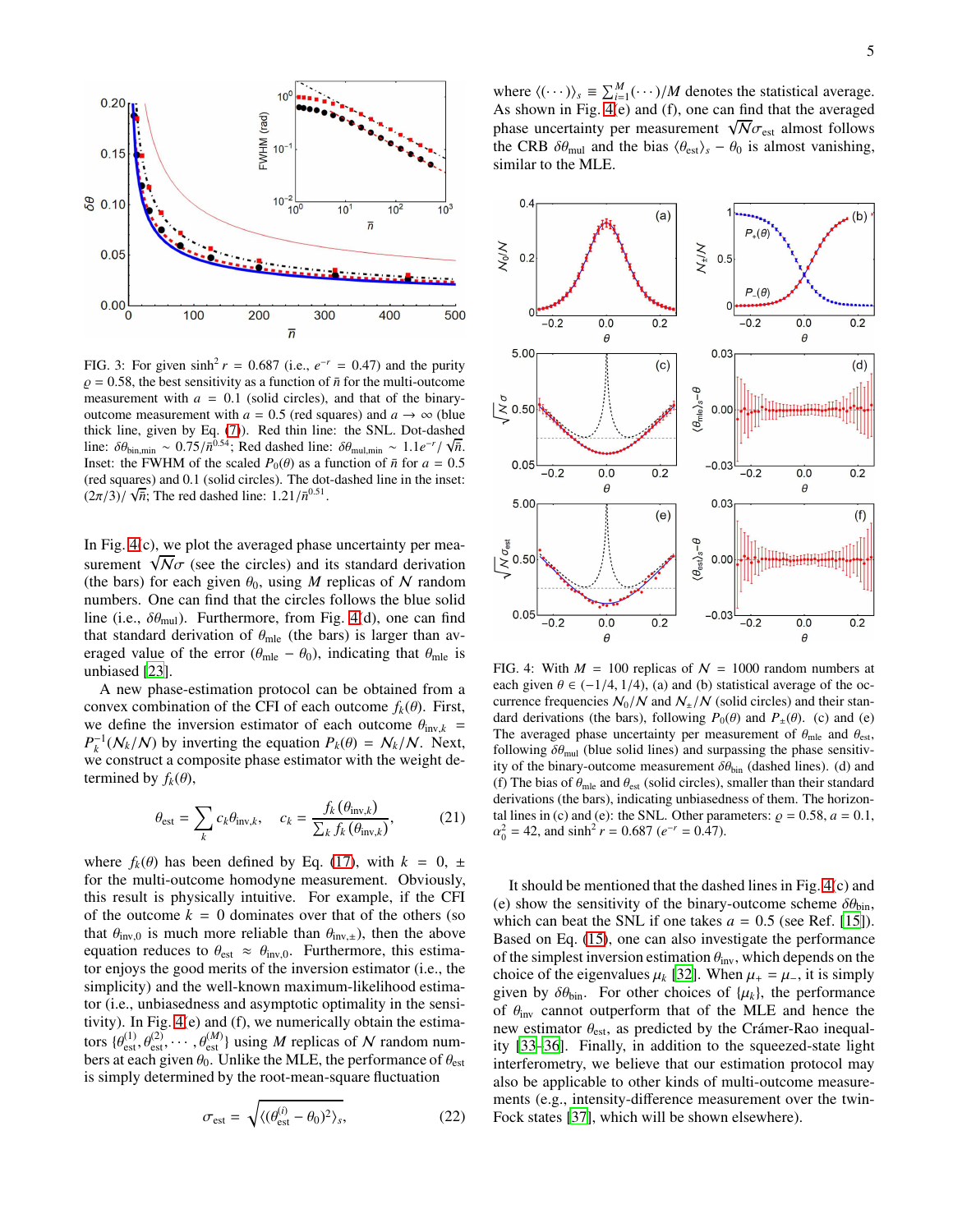#### V. CONCLUSION

In summary, we have proposed a new data-processing method for the homodyne detection at one port of squeezedstate light interferometer, where the measurement quadrature are divided into three bins:  $p \in (-\infty, -a)$ ,  $[-a, a]$ , and  $(a, \infty)$ , corresponding to a multi-outcome measurement. Compared with previous binary-outcome case [\[15](#page-6-6)], we show that (i) the divergence of phase sensitivity at  $\theta = 0$  can be removed, which is useful for estimating a small phase shift; (ii) Higher improvement in the resolution and the sensitivity is achievable with the realistic experimental parameters. For instance, we obtain a 38-fold improvement in the resolution with the average number of photons  $\bar{n} \sim 427$ , while the sensitivity ~ 1.1*e<sup>-r</sup>*/ √*n*<sup>π</sup>, almost approaching the best sensitivity of the single-port homodyne measurement without any data-processing. Furthermore, a new phase-estimation protocol has been developed based on a combination of the inversion estimators of each outcome. Similar to the well-known maximum-likelihood estimator, we show that the estimator is unbiased and its uncertainty can saturate the Cramér-Rao bound of phase sensitivity. Our estimation protocol may also be applicable to other kinds of multi-outcome measurements.

#### Acknowledgments

We thank Professor C. P. Sun for helpful discussions. Project supported by the National Natural Science Foundation of China (Grant Nos. 91636108, 11775190, 11774024), Science Foundation of Zhejiang Sci-Tech University (Grant No. 18062145-Y), Open Foundation of Key Laboratory of Optical Field Manipulation of Zhejiang Province (Grant No. ZJOFM-2019-002), and the NSFC program for "Scientific Research Center" (Grant No. U1530401).

#### Appendix A: Details of Eq. (3)

The output state is given by  $|\psi_{out}(\theta)\rangle = \hat{U}(\theta)|\psi_{in}\rangle$ , where  $\hat{U}(\theta)$  is an unitary operator

$$
\hat{U}(\theta) = \exp\left(-i\frac{\pi}{2}\hat{J}_y\right) \exp\left(-i\theta \hat{a}^\dagger \hat{a}\right) \exp\left(-i\frac{\pi}{2}\hat{J}_y\right) \n= \exp\left(-i\pi \hat{J}_y\right) \exp\left(i\theta \hat{G}\right), \tag{A1}
$$

which represents a sequence actions of the 50:50 beamsplitter at the output port [\[29\]](#page-6-18), the phase accumulation at one of the two paths, and the 50:50 beamsplitter at the input port. For brevity, we have introduced Schwinger's representation of the angular momentum  $\hat{J} = \frac{1}{2} (\hat{a}^\dagger, \hat{b}^\dagger) \hat{\sigma} (\hat{a}^\dagger)$  and  $\hat{G} = \hat{J}_x - \hat{n}/2$ , with the Pauli matrix  $\hat{\sigma} = (\hat{\sigma}_x, \hat{\sigma}_y, \hat{\sigma}_z)$  and  $\hat{n} = \hat{a}^\dagger \hat{a} + \hat{b}^\dagger \hat{b}$ .

The ultimate phase-estimation precision is determined by the so-called quantum Cramér-Rao bound [\[33](#page-6-21)[–36](#page-6-22)]:  $\delta\theta_{\text{QCRB}} =$  $1/\sqrt{F_Q}$ , where  $F_Q$  is the quantum Fisher information. For the unitary operator  $\hat{U}(\theta)$  and the squeezed-state input state  $|\psi_{\rm in}\rangle = |\alpha_0\rangle \otimes |\xi_0\rangle$ , it is simply given by

$$
F_Q = 4\left(\Delta \hat{G}\right)_{\text{in}}^2 = 4\left[\left\langle \hat{J}_x^2 \right\rangle_{\text{in}} + \frac{\left(\Delta \hat{n}\right)_{\text{in}}^2}{4}\right],\tag{A2}
$$

which is optimal when the phases of the two incident light fields satisfy the phase-matching condition  $\cos(\arg \xi_0 - \theta)$  $2 \arg \alpha_0 = -1$ , e.g.,  $\arg \alpha_0 = 0$  and  $\arg \xi_0 = \pi$  [\[26](#page-6-16)[–28](#page-6-17)].

For the homodyne detection at one of two ports of the interferometer, the conditional probability for detecting a measurement quadrature  $p \in (-\infty, \infty)$  is given by

<span id="page-5-6"></span>
$$
P(p_a|\theta) = \int_{-\infty}^{\infty} dx_a \int_{-\infty}^{\infty} dx_b \int_{-\infty}^{\infty} dp_b W_{\text{out}}(\alpha, \beta; \theta), \quad (A3)
$$

where  $\alpha = x_a + ip_a$  and  $\beta = x_b + ip_b$ . The Wigner function of the output state is given by [\[32\]](#page-6-20)

$$
W_{\text{out}}(\alpha, \beta; \theta) = W_{\text{in}}(\tilde{\alpha}_{\theta}, \tilde{\beta}_{\theta}), \tag{A4}
$$

where

<span id="page-5-7"></span>
$$
\begin{cases} \tilde{\alpha}_{\theta} = \alpha \frac{e^{i\theta} - 1}{2} + \beta \frac{e^{i\theta} + 1}{2}, \\ \tilde{\beta}_{\theta} = -\alpha \frac{e^{i\theta} + 1}{2} - \beta \frac{e^{i\theta} - 1}{2}. \end{cases}
$$
 (A5)

Note that Eqs. [\(A3\)](#page-5-6)-[\(A5\)](#page-5-7) hold for the two-path interferometer described by  $\hat{U}(\theta)$ , independent from specific form of the input state. For the input state  $|\alpha_0\rangle \otimes |\xi_0\rangle$ , we obtain the conditional probabilities for detecting a field quadrature at one port of the squeezing-state interferometer, as Eq. [\(3\)](#page-1-1) in main text.

- <span id="page-5-0"></span>[1] L. Pezzé, A. Smerzi, M. K. Oberthaler, R. Schmied, and P. Treutlein, "Quantum metrology with nonclassical states of atomic ensembles," Rev. Mod. Phys. 90, 035005 (2018).
- [2] J. Ma, X. Wang, C. P. Sun, and F. Nori, "Quantum spin squeezing," Phys. Rep. 509, 89 (2011).
- <span id="page-5-1"></span>[3] J. P. Dowling, "Quantum optical metrology-the lowdown on high-N00N states," Contemp. Phys. 49, 125-143 (2008).
- <span id="page-5-2"></span>[4] A. N. Boto, P. Kok, D. S. Abrams, S. L. Braunstein, C. P. Williams, and J. P. Dowling, "Quantum Interferometric Optical Lithography: Exploiting Entanglement to Beat the Diffraction

Limit," Phys. Rev. Lett. 85, 2733 (2000).

- <span id="page-5-3"></span>[5] V. Giovannetti, S. Lloyd, and L. Maccone, "Quantum-Enhanced Measurements: Beating the Standard Quantum Limit," Science 306, 1330 (2004).
- <span id="page-5-4"></span>[6] G. A. Durkin, and J. P. Dowling, "Local and Global Distinguishability in Quantum Interferometry," Phys. Rev. Lett. 99, 070801 (2007).
- <span id="page-5-5"></span>[7] C. C. Gerry, and R. A. Campos, "Generation of maximally entangled states of a Bose-Einstein condensate and Heisenberglimited phase resolution," Phys. Rev. A 68, 025602 (2003).